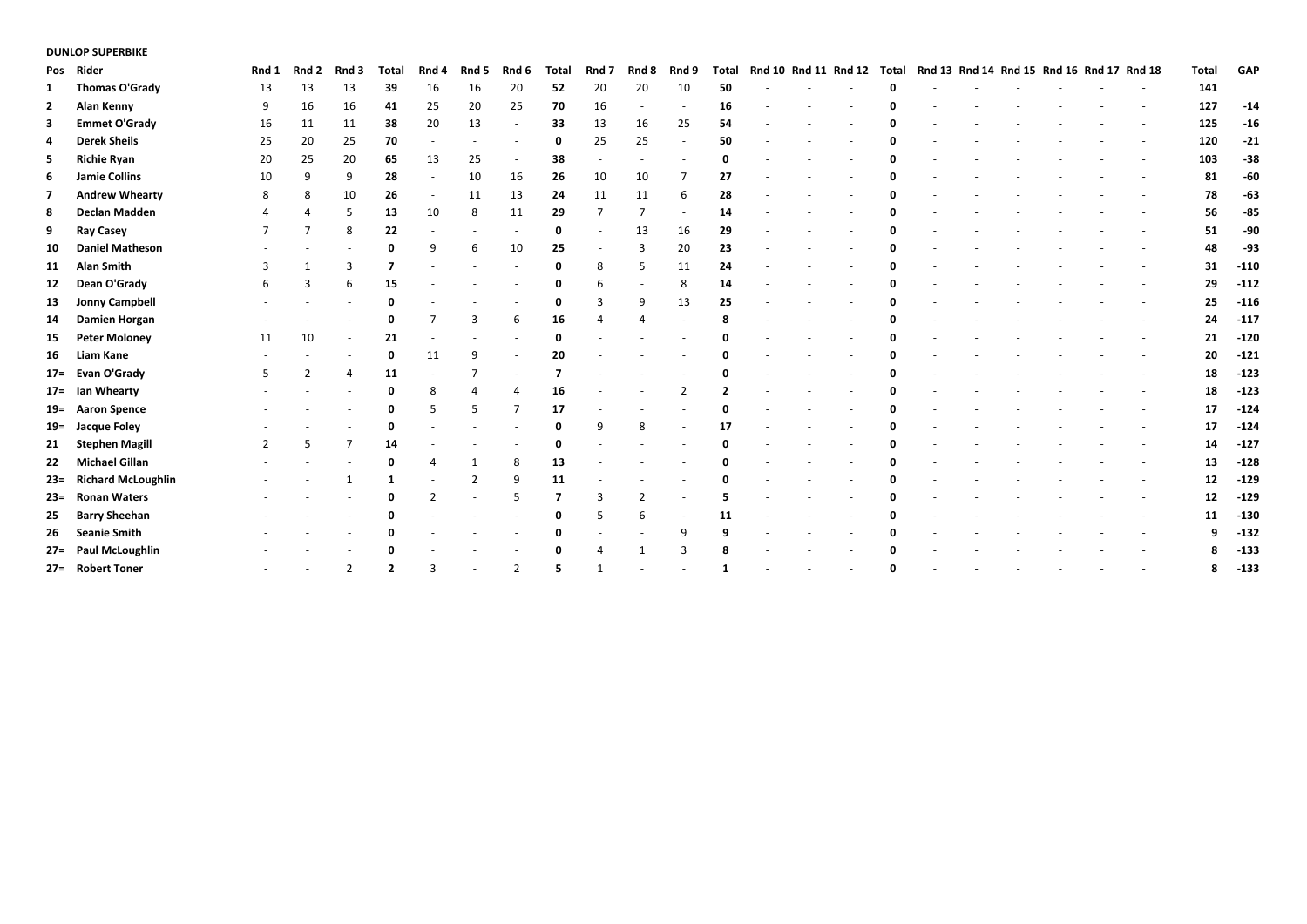#### **DUNLOP SUPERBIKE CUP**

|        | Pos. Rider                | Rnd 1          | Rnd 2 | Rnd 3 | Total | Rnd 4                    | Rnd 5 | Rnd 6                    | <b>Total</b> | Rnd 7 | Rnd 8          | Rnd 9 | <b>Total</b> |  | Rnd 10 Rnd 11 Rnd 12 | Total |  | Rnd 13 Rnd 14 Rnd 15 Rnd 16 Rnd 17 Rnd 18 |  | Total | GAP    |
|--------|---------------------------|----------------|-------|-------|-------|--------------------------|-------|--------------------------|--------------|-------|----------------|-------|--------------|--|----------------------|-------|--|-------------------------------------------|--|-------|--------|
| 1      | <b>Andrew Whearty</b>     | 20             | 20    | 25    | 65    |                          | 25    | 20                       | 45           | 25    | 25             | 11    | 61           |  |                      |       |  |                                           |  | 171   |        |
| 2      | <b>Jamie Collins</b>      | 25             | 25    | 20    | 70    | $\overline{\phantom{a}}$ | 20    | 25                       | 45           | 20    | 20             | 13    | 53           |  |                      |       |  |                                           |  | 168   | -3     |
| з      | Declan Madden             | 16             | 13    | 13    | 42    | 20                       | 13    | 16                       | 49           | 11    | 13             |       | 24           |  |                      |       |  |                                           |  | 115   | $-56$  |
| 4      | <b>Alan Smith</b>         | 13             | 11    | 11    | 35    |                          |       | $\overline{\phantom{a}}$ | 0            | 13    | 11             | 20    | 44           |  |                      |       |  |                                           |  | 79    | $-92$  |
| 5.     | <b>Daniel Matheson</b>    |                |       |       | 0     | 16                       | 11    | 13                       | 40           |       | 9              | 25    | 34           |  |                      |       |  |                                           |  | 74    | $-97$  |
| 6      | lan Whearty               |                | 9     | 8     | 24    | 13                       | 9     | 6                        | 28           | 6     | 6              |       | 19           |  |                      |       |  |                                           |  | 71    | $-100$ |
| 7      | <b>Damien Horgan</b>      | 5              | 5     | 6     | 16    | 11                       | 8     | 8                        | 27           | 10    | 10             |       | 20           |  |                      |       |  |                                           |  | 63    | $-108$ |
| 8      | <b>Stephen Magill</b>     | 11             | 16    | 16    | 43    |                          |       |                          | $\Omega$     |       |                |       | 0            |  |                      |       |  |                                           |  | 43    | $-128$ |
| 9      | <b>Kevin Madigan</b>      | -8             | 6     |       | 21    |                          |       |                          | $\Omega$     | 8     | 3              | 10    | 21           |  |                      |       |  |                                           |  | 42    | $-129$ |
| $10 =$ | Liam Kane                 |                |       |       | 0     | 25                       | 16    |                          | 41           |       |                |       |              |  |                      |       |  |                                           |  | 41    | $-130$ |
|        | 10= Richard McLoughlin    | 6              | 8     | 9     | 23    |                          |       | 11                       | 18           |       |                |       |              |  |                      |       |  |                                           |  | 41    | $-130$ |
| 12     | <b>Seanie Smith</b>       | 9              | 10    |       | 19    |                          |       |                          | $\Omega$     |       | 5              | 16    | 21           |  |                      |       |  |                                           |  | 40    | $-131$ |
| 13     | <b>Robert Toner</b>       |                |       | 10    | 21    |                          |       | 4                        | 15           |       | ٠              |       | 7            |  |                      |       |  |                                           |  | 43    | $-128$ |
| 14     | <b>Almantas Montvilas</b> |                |       |       | 0     | 10                       |       | 3                        | 18           |       | 2              | 9     | 16           |  |                      |       |  |                                           |  | 34    | $-137$ |
| 15     | Jacque Foley              |                |       |       |       |                          |       |                          | $\Omega$     | 16    | 16             |       | 32           |  |                      |       |  |                                           |  | 32    | $-139$ |
| 16     | <b>Ronan Waters</b>       |                |       |       |       | 3                        | 3     | $\overline{7}$           | 13           | 9     | 8              |       | 17           |  |                      |       |  |                                           |  | 30    | $-141$ |
| 17     | <b>Aaron Spence</b>       |                |       |       | 0     | 9                        | 10    | 9                        | 28           |       |                |       |              |  |                      |       |  |                                           |  | 28    | $-143$ |
| 18     | <b>Mariusz Kopka</b>      |                |       |       |       | 6                        |       | 5                        | 12           |       |                |       |              |  |                      |       |  |                                           |  | 27    | $-144$ |
| 19     | <b>Michael Gillan</b>     |                |       |       |       | 8                        | 6     | 10                       | 24           |       |                |       |              |  |                      |       |  |                                           |  | 24    | $-147$ |
| 20     | <b>Paul McLoughlin</b>    |                |       |       |       |                          |       |                          |              |       | $\overline{7}$ | 8     | 19           |  |                      |       |  |                                           |  | 19    | $-152$ |
| 21     | <b>Robbie McGouran</b>    | $\overline{2}$ | 4     | 4     | 10    |                          |       |                          |              |       |                |       |              |  |                      |       |  |                                           |  | 14    | $-157$ |
| 22     | <b>Mark McGauran</b>      | 10             |       |       | 10    |                          |       |                          |              |       |                |       |              |  |                      |       |  |                                           |  | 10    | $-161$ |
| 23     | <b>Noel Carroll</b>       |                |       |       |       |                          |       |                          |              |       |                | 6     |              |  |                      |       |  |                                           |  | 9     | $-162$ |
| 24     | John Ella                 |                |       |       |       | 4                        |       | $\overline{2}$           |              |       |                |       |              |  |                      |       |  |                                           |  | 6     | $-165$ |
|        | 25= Alan Armstrong        |                |       |       |       |                          |       |                          |              |       |                |       |              |  |                      |       |  |                                           |  |       | $-166$ |
|        | 25= John Cahill           |                |       |       |       |                          |       |                          |              |       |                |       |              |  |                      | n     |  |                                           |  |       | $-166$ |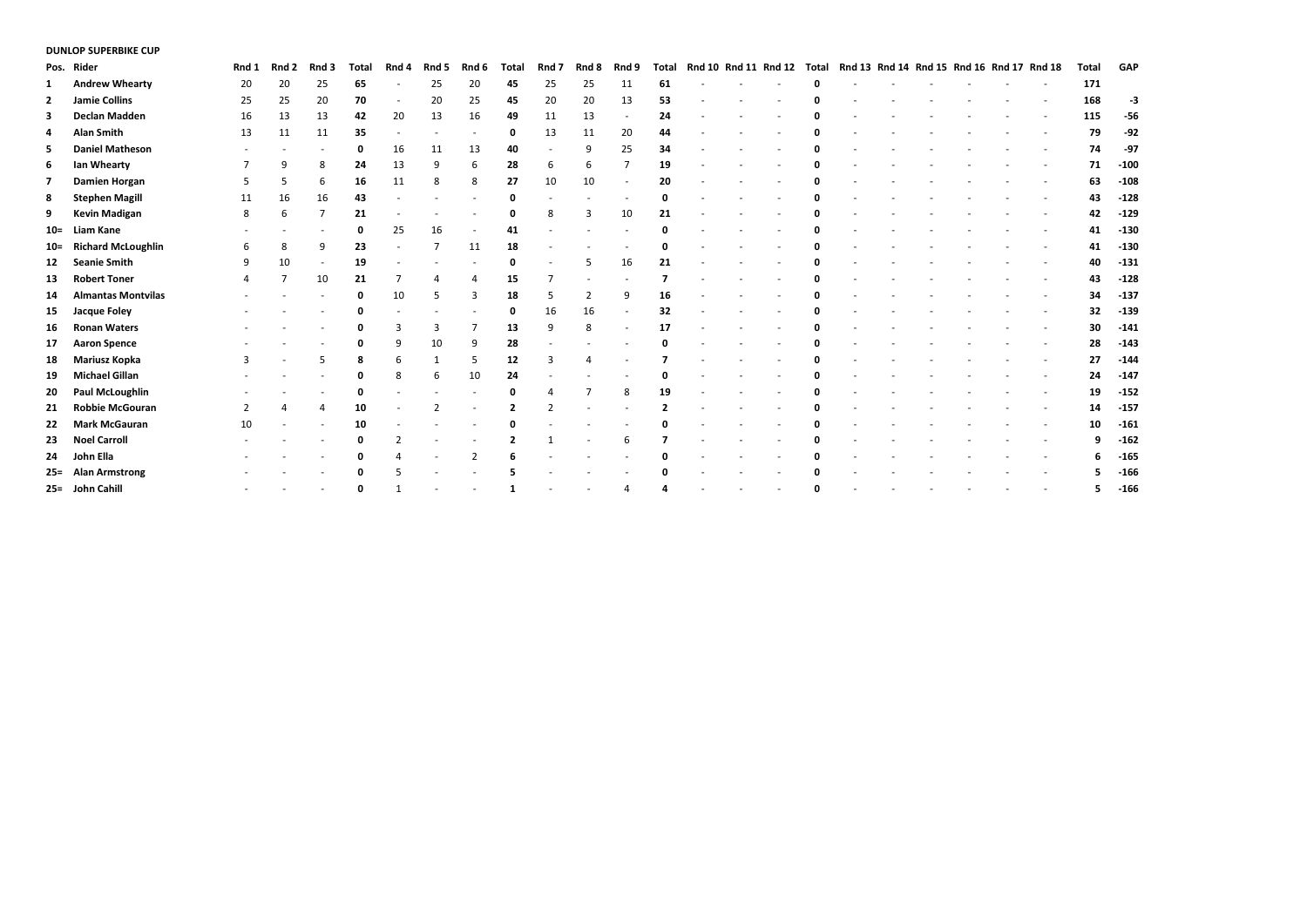## **DUNLOP SUPERSPORT**

|    | Pos Rider               | Rnd 1 | Rnd 2 | Rnd 3          | <b>Total</b> | Rnd 4          | Rnd 5          | Rnd 6                    | Total | Rnd 7 | Rnd 8          | Rnd 9 | <b>Total</b> |  | Rnd 10 Rnd 11 Rnd 12 Total | Rnd 13 Rnd 14 Rnd 15 Rnd 16 Rnd 17 Rnd 18 |  |  | Total | GAP    |
|----|-------------------------|-------|-------|----------------|--------------|----------------|----------------|--------------------------|-------|-------|----------------|-------|--------------|--|----------------------------|-------------------------------------------|--|--|-------|--------|
| 1  | AJ Carey                | 10    | 20    | 10             | 40           | 11             | 20             | 16                       | 47    | 16    | 16             |       | 39           |  |                            |                                           |  |  | 126   |        |
| 2  | <b>Emmet O'Grady</b>    |       |       |                | 0            | 25             | 25             | $\overline{\phantom{a}}$ | 50    | 20    | 20             | 25    | 65           |  |                            |                                           |  |  | 115   | $-11$  |
| 3  | Jack O'Grady            | 11    | 16    | 8              | 35           | $\overline{7}$ | 10             | 20                       | 37    | 11    | 10             | 13    | 34           |  |                            |                                           |  |  | 106   | $-20$  |
| 4  | <b>Jonny Campbell</b>   |       |       |                | 0            | 10             | 13             | 25                       | 48    | 10    | 13             | 10    | 33           |  |                            |                                           |  |  | 81    | $-45$  |
| 5. | <b>Caolan Irwin</b>     | 25    | 25    | 25             | 75           |                |                |                          |       |       |                |       |              |  |                            |                                           |  |  | 75    | $-51$  |
| 6  | Josh Elliott            |       |       |                | 0            |                |                |                          |       | 25    | 25             | 20    | 70           |  |                            |                                           |  |  | 70    | $-56$  |
| 7  | <b>Scott McCrory</b>    | 9     | 13    | 13             | 35           | 16             |                |                          | 16    | 8     | $\overline{7}$ |       | 15           |  |                            |                                           |  |  | 66    | $-60$  |
| 8  | Luke O'Higgins          |       |       |                | 0            | 8              | 8              | 11                       | 27    | 9     | 11             | 16    | 36           |  |                            |                                           |  |  | 63    | $-63$  |
| 9  | <b>Shane Connolly</b>   | 13    |       | 20             | 33           | 13             | 16             |                          | 29    |       |                |       |              |  |                            |                                           |  |  | 62    | $-64$  |
| 10 | Dean Lacey              |       | 11    | 16             | 34           | 9              | 11             | 6                        | 26    |       |                |       |              |  |                            |                                           |  |  | 60    | $-66$  |
| 11 | <b>Gary Scott</b>       | 8     | 10    | 11             | 29           |                |                | 13                       | 13    |       | $\overline{2}$ |       |              |  |                            |                                           |  |  | 49    | $-77$  |
| 12 | <b>Des Mackessy</b>     |       | 8     |                | 16           |                | 6              | $\overline{4}$           | 11    |       | 8              | 8     | 20           |  |                            |                                           |  |  | 47    | $-79$  |
| 13 | <b>Chris Burns</b>      | 16    |       |                | 16           | 20             | 9              |                          | 29    |       |                |       |              |  |                            |                                           |  |  | 45    | $-81$  |
| 14 | <b>Oisin Maher</b>      | 20    |       |                | 20           |                |                |                          |       | 13    |                | 11    | 24           |  |                            |                                           |  |  | 44    | $-82$  |
| 15 | <b>Darren Clarke</b>    | 5     | 9     |                | 14           | 5              | $\overline{2}$ | 10                       | 17    | 6     | 5              |       | 11           |  |                            |                                           |  |  | 42    | -84    |
| 16 | Jason Floody            |       |       |                |              |                |                |                          |       |       | 9              | q     | 25           |  |                            |                                           |  |  | 32    | $-94$  |
| 17 | Anthony O'Carroll       |       | 6     | 6              | 15           |                |                | 9                        | 9     |       | 6              |       |              |  |                            |                                           |  |  | 31    | $-95$  |
| 18 | <b>Keith Richardson</b> | 6     |       | 3              | 10           | $\mathcal{P}$  | 5              | 5                        | 12    |       |                |       |              |  |                            |                                           |  |  | 28    | -98    |
| 19 | <b>Darryl Sharkey</b>   |       |       |                | 8            | 3              | 3              |                          | 13    |       |                |       |              |  |                            |                                           |  |  | 26    | $-100$ |
| 20 | <b>Stephen Heelan</b>   |       |       |                | 13           | 6              |                |                          |       | 3     |                |       |              |  |                            |                                           |  |  | 22    | $-104$ |
| 21 | <b>Stephen Tobin</b>    |       |       | q              | 14           |                |                |                          |       |       |                |       |              |  |                            |                                           |  |  | 18    | $-108$ |
|    | 22 Jason Stoter         |       |       |                |              |                |                | 8                        |       |       |                |       |              |  |                            |                                           |  |  | 13    | $-113$ |
|    | 23= Ray Casey           |       |       |                |              |                |                |                          | 11    |       |                |       |              |  |                            |                                           |  |  | 11    | $-115$ |
|    | 23= Alex Duncan         |       |       | $\overline{2}$ |              |                |                | $\overline{2}$           |       |       |                |       |              |  |                            |                                           |  |  | 11    | $-115$ |
|    | 25 Ryan Maher           |       |       |                |              |                |                |                          |       |       |                |       |              |  |                            |                                           |  |  |       | $-117$ |
|    | 26 Gary Reilly          |       |       |                |              |                |                |                          |       |       |                |       |              |  |                            |                                           |  |  |       | $-123$ |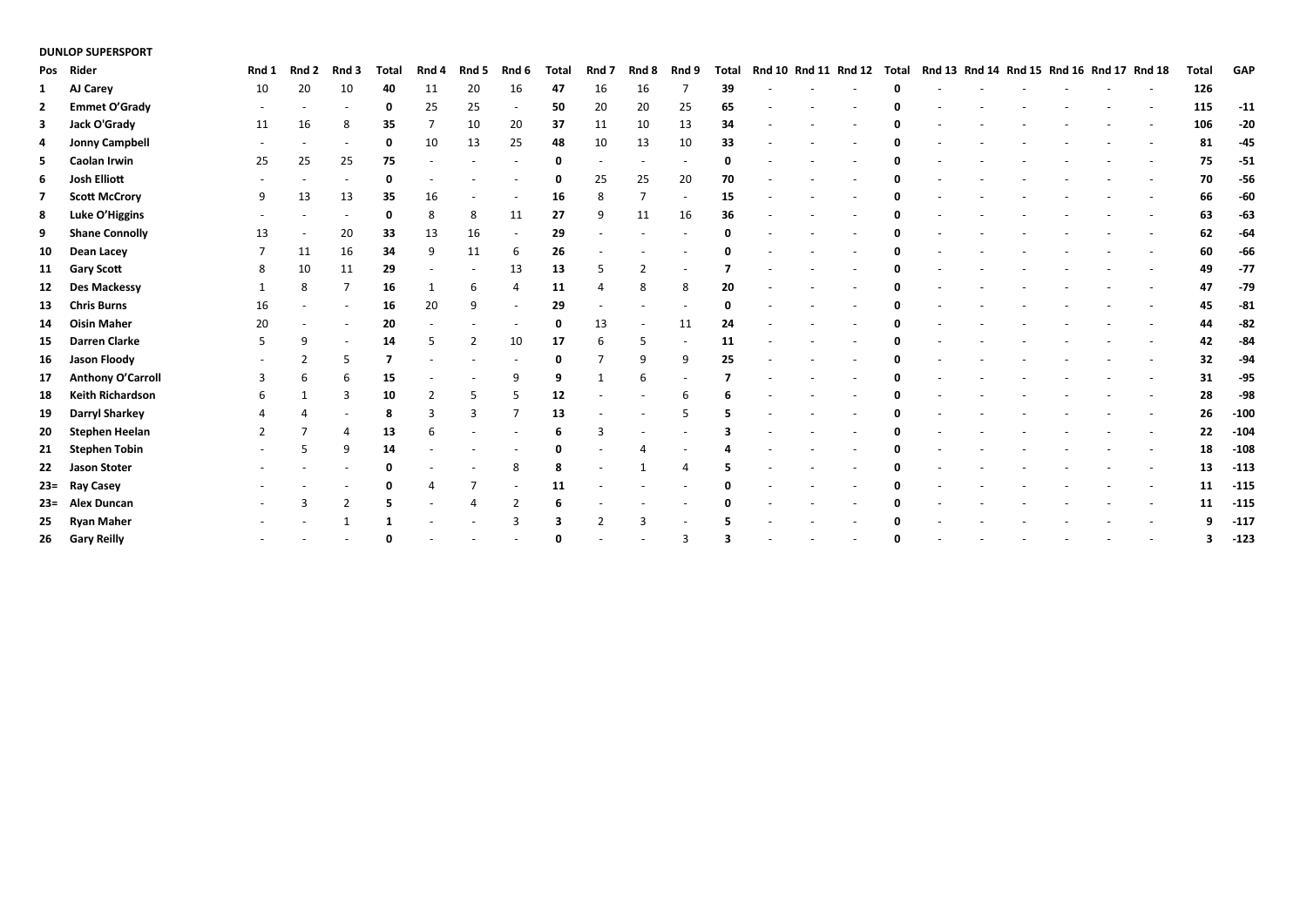#### **DUNLOP SUPERSPORT CUP**

|    | Pos Rider                | Rnd 1 | Rnd 2 | Rnd 3 | <b>Total</b> | Rnd 4 | Rnd 5 | Rnd 6        | <b>Total</b> | Rnd 7          | Rnd 8          | Rnd 9 | <b>Total</b> |  | Rnd 10 Rnd 11 Rnd 12 Total | Rnd 13 Rnd 14 Rnd 15 Rnd 16 Rnd 17 Rnd 18 |  |  | <b>Total</b> | <b>GAP</b> |
|----|--------------------------|-------|-------|-------|--------------|-------|-------|--------------|--------------|----------------|----------------|-------|--------------|--|----------------------------|-------------------------------------------|--|--|--------------|------------|
| 1  | A Jay Carey              | 20    | 25    | 16    | 61           | 25    | 25    | 20           | 70           | 25             | 25             | 16    | 66           |  |                            |                                           |  |  | 197          |            |
| 2  | Jack O'Grady             | 25    | 20    | 13    | 58           | 16    | 16    | 25           | 57           | 20             | 20             | 25    | 65           |  |                            |                                           |  |  | 180          | $-17$      |
| 3  | Dean Lacey               | 13    | 16    | 25    | 54           | 20    | 20    | 9            | 49           |                |                |       |              |  |                            |                                           |  |  | 103          | $-94$      |
| 4  | <b>Jason Floody</b>      |       |       | 10    | 24           |       |       |              |              | 16             | 16             | 20    | 52           |  |                            |                                           |  |  | 83           | $-114$     |
| 5  | <b>Gary Scott</b>        | 16    | 13    | 20    | 49           |       |       | 16           | 16           | 11             | 9              |       | 20           |  |                            |                                           |  |  | 85           | $-112$     |
| 6  | <b>Darren Clarke</b>     | 10    | 11    |       | 21           | 11    | 10    | 13           | 34           | 13             | 11             |       | 24           |  |                            |                                           |  |  | 79           | $-118$     |
| 7  | <b>Keith Richardson</b>  | 11    | 6     | 8     | 25           | 10    | 13    | 8            | 31           |                |                | 13    | 20           |  |                            |                                           |  |  | 76           | $-121$     |
| 8  | <b>Anthony O'Carroll</b> | q     | 9     | 11    | 29           |       |       | 11           | 11           | 8              | 13             |       | 21           |  |                            |                                           |  |  | 61           | $-136$     |
| 9  | <b>Jason Stoter</b>      |       |       |       | 6            | 8     | 5     | 10           | 23           | 6              | 8              | 11    | 25           |  |                            |                                           |  |  | 54           | $-143$     |
| 10 | <b>Stephen Heelan</b>    | 8     | 10    | 9     | 27           | 13    |       |              | 13           | 10             |                |       | 10           |  |                            |                                           |  |  | 50           | $-147$     |
| 11 | <b>Alex Duncan</b>       |       | 8     |       | 15           | 6     | 11    | 6            | 23           |                |                |       |              |  |                            |                                           |  |  | 38           | $-159$     |
| 12 | <b>Ryan Maher</b>        |       |       |       | 11           |       | 8     | 7            | 15           | 9              | 10             |       | 19           |  |                            |                                           |  |  | 45           | $-152$     |
| 13 | James Walsh              |       | 3     |       | 11           |       |       |              |              |                | 6              | q     | 18           |  |                            |                                           |  |  | 29           | $-168$     |
| 14 | <b>Tom Greenwood</b>     |       |       |       |              |       | 9     | 5            | 21           |                |                |       |              |  |                            |                                           |  |  | 21           | $-176$     |
|    | 15 Gary Reilly           |       |       |       |              |       |       |              | 0            | $\overline{2}$ | 7              | 10    | 19           |  |                            |                                           |  |  | 19           | $-178$     |
|    | 16= Caomhan Canny        |       |       |       |              |       |       | 4            | 10           |                |                |       |              |  |                            |                                           |  |  | 17           | $-180$     |
|    | 16= Richard Hyland       |       |       |       |              | 9     |       |              |              |                |                |       |              |  |                            |                                           |  |  | 17           | $-180$     |
|    | 16= John Forde           | з     |       |       |              |       |       |              |              |                |                |       | 12           |  |                            |                                           |  |  | 17           | $-180$     |
|    | 19 Declan Gallagher      |       |       |       |              |       |       |              |              |                | 5              |       | 10           |  |                            |                                           |  |  | 10           | $-187$     |
|    | 20= Colin Murphy         |       |       |       |              |       |       |              |              |                |                |       |              |  |                            |                                           |  |  |              | $-188$     |
|    | 20= Kevin Madigan        |       |       |       |              |       |       | 3            |              |                |                |       |              |  |                            |                                           |  |  |              | $-188$     |
|    | 22= Cormac Conroy        |       |       |       |              |       | 6     | 2            |              |                |                |       |              |  |                            |                                           |  |  |              | $-189$     |
|    | 22= Hugh O'Sullivan      |       |       |       |              |       |       |              |              |                | $\overline{2}$ |       |              |  |                            |                                           |  |  |              | $-189$     |
|    | 24= Anthony Lillis       |       |       |       |              | 3     | 3     | $\mathbf{1}$ |              |                |                |       |              |  |                            |                                           |  |  |              | $-190$     |
|    | 24= Richie Ryan          |       |       |       |              |       |       |              |              |                |                |       |              |  |                            |                                           |  |  |              | $-190$     |
|    | 26= Darren Tierney       |       |       |       |              |       |       |              |              |                |                |       |              |  |                            |                                           |  |  |              | $-192$     |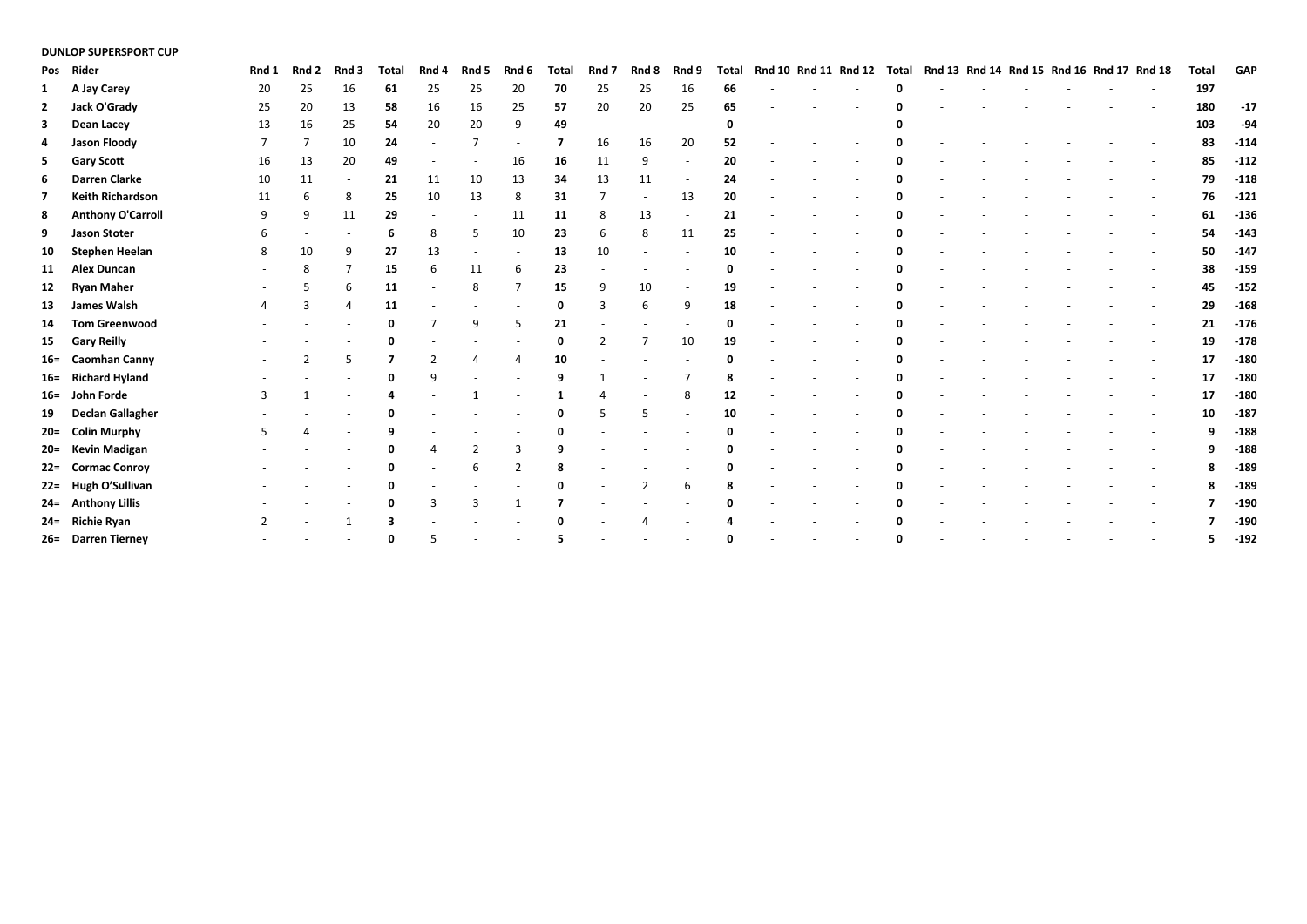## **PRE-INJECTION 600**

|              | Pos Rider              | Rnd 1          | Rnd 2 | Rnd 3 | Total       | Rnd 4 | Rnd 5                    | Rnd 6                    | Total | Rnd 7                    | Rnd 8 | Rnd 9                    | Total | Rnd 10 Rnd 11 Rnd 12 |  | Total | Rnd 13 Rnd 14 Rnd 15 Rnd 16 Rnd 17 Rnd 18 |  |  |                          | Total | GAP    |
|--------------|------------------------|----------------|-------|-------|-------------|-------|--------------------------|--------------------------|-------|--------------------------|-------|--------------------------|-------|----------------------|--|-------|-------------------------------------------|--|--|--------------------------|-------|--------|
|              | Noel Dunne Jnr         | 20             | 20    | 20    | 60          | 25    |                          | 25                       | 50    | 25                       | 25    | 20                       | 70    |                      |  |       |                                           |  |  | $\overline{\phantom{a}}$ | 180   |        |
| $\mathbf{2}$ | <b>Liam Dunne</b>      | 13             | 13    | 16    | 42          | 20    | 16                       | 20                       | 56    | 11                       | 20    | 16                       | 47    |                      |  |       |                                           |  |  |                          | 145   | -35    |
| 3            | Ian Prendergast        | 25             | 25    | 25    | 75          |       | 25                       | $\overline{a}$           | 25    | $\overline{\phantom{a}}$ |       |                          | 0     |                      |  |       |                                           |  |  | $\overline{\phantom{a}}$ | 100   | -80    |
| 4            | Jonathan Murphy        | 10             | 9     | 13    | 32          | 11    | 20                       | 13                       | 44    | 10                       | 6     | 11                       | 27    |                      |  |       |                                           |  |  |                          | 103   | -77    |
| 5            | <b>Terry Bradley</b>   |                |       |       | $\mathbf 0$ | 16    | $\overline{\phantom{a}}$ | $\overline{a}$           | 16    | 16                       | 13    | 25                       | 54    |                      |  |       |                                           |  |  |                          | 70    | $-110$ |
| 6            | Eoin Leavy             | 16             | 16    |       | 32          |       |                          | $\overline{\phantom{a}}$ | 0     | 20                       | 16    | $\overline{\phantom{a}}$ | 36    |                      |  |       |                                           |  |  |                          | 68    | $-112$ |
| 7            | <b>Nick Healy</b>      | 11             | 11    | 11    | 33          | 13    |                          | 16                       | 29    | 9                        | 10    | 13                       | 32    |                      |  |       |                                           |  |  |                          | 94    | -86    |
| 8            | Jake Crean             | 9              | 10    | 10    | 29          | 6     | 9                        | 11                       | 26    | 13                       | 11    | 9                        | 33    |                      |  |       |                                           |  |  |                          | 88    | -92    |
| 9            | <b>Noel Dunne Snr.</b> | 8              | 8     | q     | 25          | 8     | 10                       | 8                        | 26    | $\overline{\phantom{a}}$ |       |                          |       |                      |  |       |                                           |  |  |                          | 51    | -129   |
| 10           | <b>Vincent Long</b>    |                | 4     |       | 16          | 9     | 13                       | 10                       | 32    |                          | 9     | $\overline{\phantom{a}}$ | 16    |                      |  |       |                                           |  |  |                          | 64    | $-116$ |
|              | 11 Michael Carr        | 6              | 6     | 8     | 20          |       | 11                       | 9                        | 20    |                          |       |                          | 0     |                      |  |       |                                           |  |  |                          | 40    | $-140$ |
|              | 12 Seamus Freeman      |                |       | 6     | 18          | 10    | 8                        | $\overline{\phantom{a}}$ | 18    |                          |       |                          |       |                      |  |       |                                           |  |  |                          | 36    | $-144$ |
|              | 13 Liam Concannon      |                |       |       | 12          |       |                          | $\overline{\phantom{a}}$ | 14    | 6                        |       | 8                        | 21    |                      |  |       |                                           |  |  |                          | 47    | $-133$ |
|              | 14 Kyle Walsh          |                |       |       | З           |       |                          |                          |       | 8                        | 8     | 10                       | 26    |                      |  |       |                                           |  |  |                          | 29    | $-151$ |
|              | 15 Ryan Carolan        | 4              |       |       | 11          |       | 6                        |                          | 11    |                          |       |                          |       |                      |  |       |                                           |  |  |                          | 27    | $-153$ |
|              | 16 Fearghal Gallagher  | $\overline{a}$ |       |       |             |       |                          |                          |       |                          |       |                          |       |                      |  |       |                                           |  |  |                          |       | $-178$ |
|              |                        |                |       |       |             |       |                          |                          |       |                          |       |                          |       |                      |  |       |                                           |  |  |                          |       |        |

|                | <b>PRE-INJECTION 1000</b> |       |             |       |                          |       |                    |         |                            |  |                          |  |  |  |                                                                                                  |     |        |
|----------------|---------------------------|-------|-------------|-------|--------------------------|-------|--------------------|---------|----------------------------|--|--------------------------|--|--|--|--------------------------------------------------------------------------------------------------|-----|--------|
|                | Pos Rider                 | Rnd 1 | Rnd 2 Rnd 3 | Total | Rnd 4                    | Rnd 5 | Rnd 6 Total Rnd 7  |         |                            |  |                          |  |  |  | Rnd 8 Rnd 9 Total Rnd 10 Rnd 11 Rnd 12 Total Rnd 13 Rnd 14 Rnd 15 Rnd 16 Rnd 17 Rnd 18 Total GAP |     |        |
|                | 1 Kenneth O'Gorman        |       | 25 25       | 50    | <b>Contract Contract</b> |       | 25  25  50  25  25 |         | the company of the company |  | 50 - - - 0 - - - - - - - |  |  |  |                                                                                                  | 150 |        |
| $\overline{2}$ | Tom McEvov                | 25.   | 20          |       | 61 25                    | 20    | - 20               | 65 20 - | and the state of the       |  | 20 - - - 0 - - - - - - - |  |  |  |                                                                                                  | 146 | $-4$   |
|                | 3 Josip Artukovic         |       |             |       |                          |       |                    |         |                            |  |                          |  |  |  |                                                                                                  | 36  | $-114$ |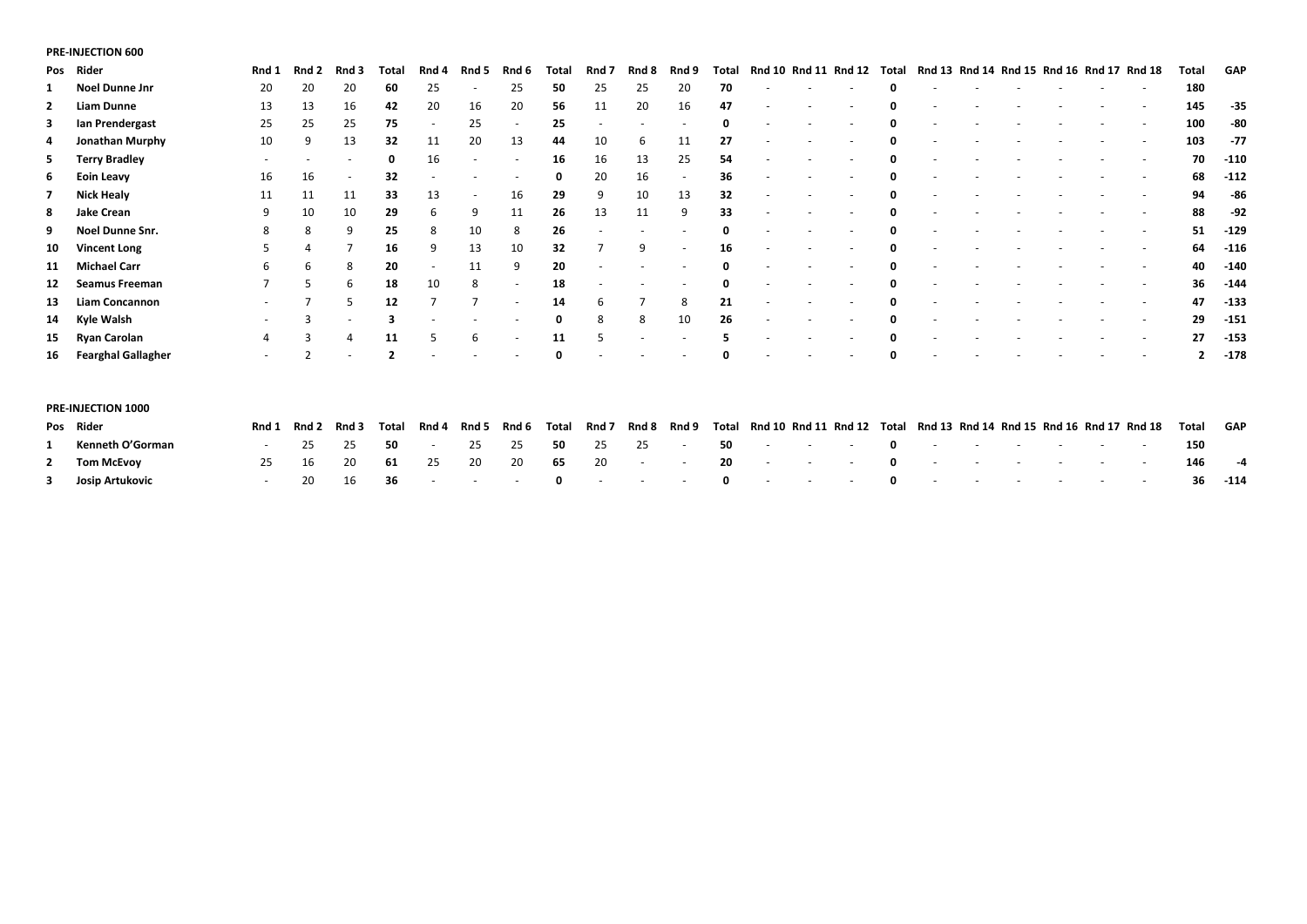#### **PRINCIPAL INSURANCE SUPERTWINS**

|              | Pos Rider              | Rnd 1 | Rnd 2                    | Rnd 3 | Total | Rnd 4                    | Rnd 5 | Rnd 6                    | Total        | Rnd 7                    | Rnd 8 | Rnd 9                    | Total        | Rnd 10 Rnd 11 Rnd 12 |                          |                          | Total | Rnd 13 Rnd 14 Rnd 15 Rnd 16 Rnd 17 Rnd 18 |  |                          |                          | Total | GAP    |
|--------------|------------------------|-------|--------------------------|-------|-------|--------------------------|-------|--------------------------|--------------|--------------------------|-------|--------------------------|--------------|----------------------|--------------------------|--------------------------|-------|-------------------------------------------|--|--------------------------|--------------------------|-------|--------|
| 1            | Thomas O'Grady         | 16    | 20                       | 20    | 56    | 25                       | 16    | 25                       | -66          | 25                       | 25    | 25                       | 75           |                      | $\overline{\phantom{0}}$ |                          | 0     | $\overline{\phantom{a}}$                  |  |                          |                          | 197   |        |
|              | 2 Darragh Crean        |       | $\overline{\phantom{a}}$ |       | 0     | 20                       | 25    | 20                       | 65           | 20                       | 20    | 20                       | 60           | $\sim$               | $\overline{\phantom{a}}$ | $\overline{\phantom{0}}$ | 0     | $\sim$                                    |  |                          | $\sim$                   | 125   | -72    |
| $\mathbf{3}$ | <b>William Roberts</b> |       | 16                       | 13    | 40    | 13                       | 11    | 10                       | -34          | 9                        | 8     | -9                       | 26           |                      | $\overline{\phantom{0}}$ | $\overline{\phantom{0}}$ | 0     | $\sim$                                    |  |                          | $\sim$                   | 100   | -97    |
|              | 4 Mark Quilligan       | 10    | $\sim$                   | 16    | 26    | $\sim$                   | 20    | 16                       | 36           | 11                       | 10    | 16                       | 37           | $\sim$               | $\overline{\phantom{0}}$ | $\overline{a}$           | 0     | $\overline{\phantom{a}}$                  |  |                          |                          | 99    | -98    |
|              | 5 Davin Casey          | 13    | $\overline{\phantom{a}}$ | 10    | 23    | 16                       | 13    | 13                       | 42           | 10                       | 9     | 13                       | 32           |                      | $\overline{\phantom{0}}$ |                          | 0     |                                           |  |                          |                          | 97    | $-100$ |
|              | 6 Brian McCormack      | 25    | -25                      | 25    | 75    | $\sim$                   |       | $\overline{\phantom{a}}$ | $\mathbf{0}$ | $\sim$                   |       | $\overline{\phantom{a}}$ | $\mathbf{0}$ | $\sim$               | $\sim$                   | $\overline{\phantom{0}}$ | 0     | $\overline{\phantom{a}}$                  |  |                          | $\overline{\phantom{0}}$ | 75    | $-122$ |
|              | 7 Gary Martin          | 9     | 13                       |       | 33    | $\overline{\phantom{a}}$ | -9    | 11                       | 20           | 8                        |       | $\overline{\phantom{a}}$ | 15           | $\sim$               | $\sim$                   | $\sim$                   | 0     | $\sim$                                    |  |                          |                          | 68    | $-129$ |
|              | 8 Jack Caldwell        |       | 10                       | 9     | 26    | $\sim$                   | 10    | -9                       | 19           | $\overline{\phantom{a}}$ |       | $\sim$                   | $\mathbf{0}$ | $\sim$               | $\sim$                   | $\overline{\phantom{a}}$ | 0     | $\overline{\phantom{a}}$                  |  |                          | $\sim$                   | 45    | $-152$ |
| 9            | <b>Stuart Hession</b>  | 8     |                          | 8     | 27    | $\overline{\phantom{a}}$ | 8     | 8                        | 16           | $\overline{\phantom{a}}$ |       | $\sim$                   | $\mathbf{0}$ | $\sim$               | $\sim$                   | $\overline{a}$           | 0     | $\overline{\phantom{a}}$                  |  | $\overline{\phantom{a}}$ | $\overline{\phantom{a}}$ | 43    | -154   |
|              | 10= Jacque Foley       |       |                          |       | 0     |                          |       |                          | 0            | 16                       | 13    | $\overline{\phantom{a}}$ | 29           |                      | $\overline{\phantom{0}}$ |                          | 0     |                                           |  |                          |                          | 29    | $-168$ |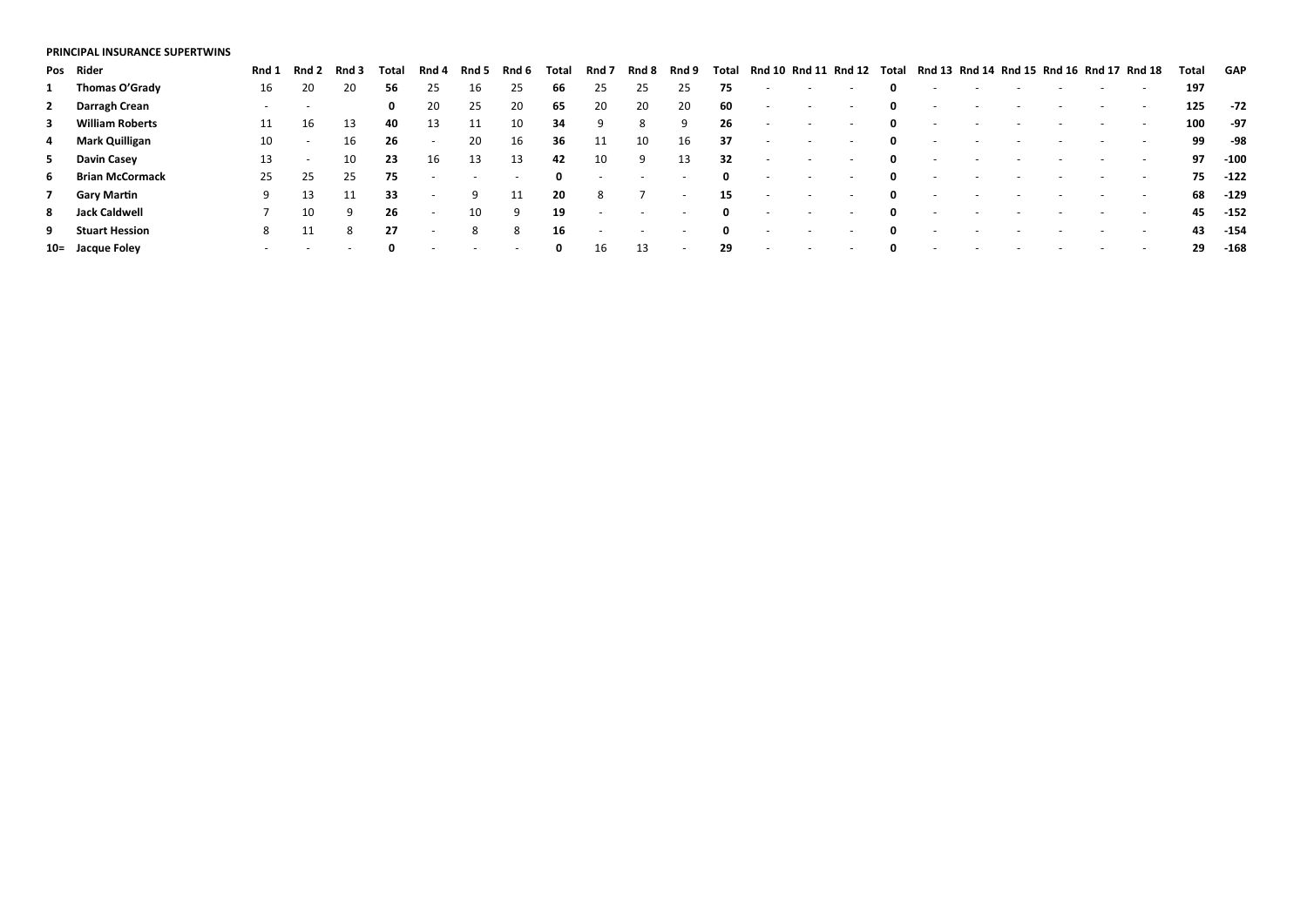#### **PRINCIPAL INSURANCE PRODUCTION TWINS**

|                | Pos Rider                | Rnd 1 | Rnd 2 | Rnd 3 | <b>Total</b> | Rnd 4 | Rnd 5 | Rnd 6          | Total | Rnd 7 | Rnd 8                    | Rnd 9 | Total       | Rnd 10 Rnd 11 Rnd 12 |  | Total    | Rnd 13 Rnd 14 Rnd 15 Rnd 16 Rnd 17 Rnd 18 |  |  | <b>Total</b> | <b>GAP</b> |
|----------------|--------------------------|-------|-------|-------|--------------|-------|-------|----------------|-------|-------|--------------------------|-------|-------------|----------------------|--|----------|-------------------------------------------|--|--|--------------|------------|
| 1              | <b>Nathan McGauran</b>   | 20    | 25    | 25    | 70           |       | 20    | 20             | 40    | 25    | 20                       | 25    | 70          |                      |  |          |                                           |  |  | 180          |            |
| $\mathbf{2}$   | <b>Brandon Kavanagh</b>  | 25    | 16    | 16    | 57           | 11    | 11    | 25             | 47    | 20    | 25                       | 16    | 61          |                      |  | O        |                                           |  |  | 165          | $-15$      |
| 3              | <b>Gareth Morrell</b>    | 13    | 20    | 20    | 53           | 10    | 25    | 16             | 51    | 16    | 16                       | 20    | 52          |                      |  |          |                                           |  |  | 156          | $-24$      |
| 4              | <b>Robert O'Connell</b>  | 16    | 10    | 10    | 36           | 20    | 16    | 13             | 49    |       |                          |       | 0           |                      |  | O        |                                           |  |  | 85           | -95        |
| 5.             | David Duffy              | 10    | 11    | 11    | 32           |       | 13    | 10             | 23    |       |                          |       |             |                      |  |          |                                           |  |  | 55           | $-125$     |
|                | 6 Stephen Breen          |       | 6     |       | 20           |       |       | 8              | 17    | 9     | 11                       | 11    | 31          |                      |  |          |                                           |  |  | 68           | $-112$     |
| $\overline{ }$ | <b>Connell Cunning</b>   |       |       |       | 13           |       | 8     | 9              | 17    | 8     | 10                       | 13    | 31          |                      |  | 0        |                                           |  |  | 61           | $-119$     |
| 8              | Dillan Daly              | 11    | 13    | 13    | 37           |       |       |                | 0     | 10    | $\overline{\phantom{a}}$ |       | 10          |                      |  | 0        |                                           |  |  | 47           | $-133$     |
| 9              | <b>Tom Greenwood</b>     |       |       |       | 0            | 25    | 10    | 11             | 46    |       |                          |       | Ω           |                      |  |          |                                           |  |  | 46           | $-134$     |
| 10             | <b>Conor Maguire</b>     |       |       |       | Ω            | 16    |       | $\overline{2}$ | 25    |       | 9                        |       | 16          |                      |  |          |                                           |  |  | 41           | $-139$     |
| 11             | <b>Shane Cahalane</b>    | q     | 9     | q     | 27           |       |       |                | 0     |       |                          |       |             |                      |  | $\Omega$ |                                           |  |  | 32           | $-148$     |
| 12             | <b>Michael McSweeney</b> | 8     | Δ     |       | 18           |       |       | 6              | 11    |       |                          |       | 0           |                      |  | 0        |                                           |  |  | 29           | $-151$     |
| 13             | <b>Vinny Brennan</b>     |       |       |       | Ω            |       |       |                | 0     | 13    | 13                       |       | 26          |                      |  |          |                                           |  |  | 26           | $-154$     |
| 14             | <b>Tom McElligott</b>    |       |       |       |              | 13    |       |                | 18    |       |                          |       | $\mathbf 0$ |                      |  |          |                                           |  |  | 25           | $-155$     |
| 15             | <b>Thomas McElligott</b> |       |       |       |              |       | 6     |                | 13    |       |                          |       |             |                      |  |          |                                           |  |  | 21           | $-159$     |
| 16             | <b>Roy Werst</b>         |       |       |       | 8            |       | 4     | $\overline{4}$ | 8     | 5     |                          |       | 12          |                      |  | 0        |                                           |  |  | 28           | $-152$     |
| 17             | Jimmy Bermingham         |       | 8     |       | 16           |       |       |                |       |       |                          |       |             |                      |  |          |                                           |  |  | 16           | $-164$     |
| 18             | <b>Jack Meares</b>       |       |       |       |              |       |       |                |       | 6     | 8                        |       | 14          |                      |  | 0        |                                           |  |  | 14           | $-166$     |
| 19             | Alex O'Grady             | 6     |       |       | 12           |       |       |                |       |       |                          |       | 0           |                      |  | 0        |                                           |  |  | 12           | $-168$     |
| 20             | <b>William Greally</b>   |       |       |       |              |       |       |                |       |       |                          |       |             |                      |  |          |                                           |  |  | 11           | $-169$     |
|                | 21 Jack Meares           |       |       |       |              |       |       |                |       |       |                          |       | 6           |                      |  |          |                                           |  |  | 6            | $-174$     |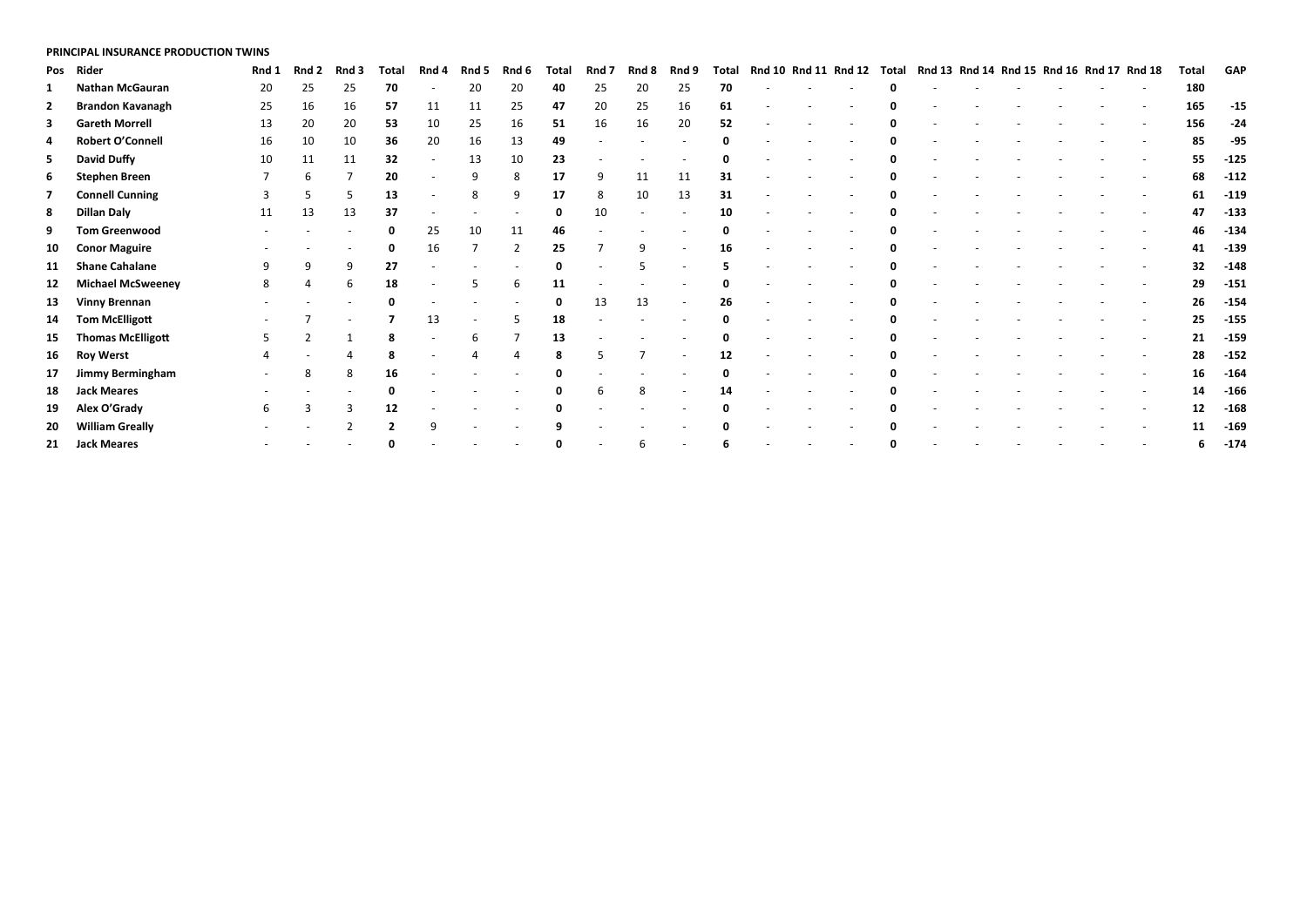## **CLASSIC SUPERBIKES**

|                | Pos Rider               | Rnd 1 | Rnd 2                    | Rnd 3                    | Total | Rnd 4                    | Rnd 5                    | Rnd 6                    | Tota         | Rnd 7  | Rnd 8                    | Rnd 9                    | Total        | <b>Rnd 10</b>            | Rnd 11         | Rnd 12 | Total       | Rnd 13 Rnd 14            | Rnd 15 Rnd 16 Rnd 17 |        |                | Rnd 18                   | Total | GAP    |
|----------------|-------------------------|-------|--------------------------|--------------------------|-------|--------------------------|--------------------------|--------------------------|--------------|--------|--------------------------|--------------------------|--------------|--------------------------|----------------|--------|-------------|--------------------------|----------------------|--------|----------------|--------------------------|-------|--------|
| 1              | Jamie Nugent            | 16    | 16                       | 16                       | 48    | 25                       | 20                       | 25                       | 70           | 20     | 20                       | $\overline{\phantom{a}}$ | 40           | $\sim$                   |                | $\sim$ | 0           |                          |                      |        |                | $\overline{\phantom{a}}$ | 158   |        |
|                | 2 Alan Tierney          | 9     | 9                        | 13                       | 31    | 13                       | 13                       | 20                       | 46           | 11     | 13                       | 25                       | 49           | $\sim$                   | $\overline{a}$ | $\sim$ | 0           | $\overline{\phantom{a}}$ |                      |        |                | $\sim$                   | 126   | $-32$  |
|                | 3 Derek Wilson          | 25    | -25                      | -25                      | 75    | $\overline{\phantom{a}}$ | $\overline{\phantom{a}}$ | $\overline{\phantom{a}}$ | 0            | 25     | 25                       | $\overline{\phantom{a}}$ | 50           | $\sim$                   |                | $\sim$ | 0           |                          |                      |        |                | $\sim$                   | 125   | -33    |
| 4              | <b>Robin Heathcote</b>  | 10    | 8                        | 10                       | 28    | 20                       | 11                       | 16                       | 47           | 13     | $\overline{\phantom{a}}$ | $\sim$                   | 13           | $\sim$                   |                | $\sim$ | 0           |                          |                      |        |                | $\sim$                   | 88    | -70    |
|                | 5 Michael Prendergast   | 20    | 20                       | 20                       | 60    | $\sim$                   | 25                       | $\overline{\phantom{a}}$ | 25           | $\sim$ | $\overline{\phantom{a}}$ | $\sim$                   | $\mathbf{0}$ | $\overline{\phantom{a}}$ |                | $\sim$ | 0           |                          |                      |        |                | $\sim$                   | 85    | -73    |
|                | 6 Noel Dunne Snr.       | 8     | $\sim$                   | 10                       | 18    | $\sim$                   | $\sim$                   | $\sim$                   | 0            | 16     | 16                       | 20                       | -52          | $\sim$                   |                | $\sim$ | $\mathbf 0$ |                          |                      |        |                | $\sim$                   | 70    | -88    |
| $\overline{ }$ | Sean Gilbride           | 8     | 10                       |                          | 29    | $\sim$                   | $\sim$                   | $\overline{a}$           | 0            | 10     | 11                       | 16                       | 37           | $\sim$                   |                | $\sim$ | 0           |                          |                      |        |                | $\overline{\phantom{0}}$ | 66    | -92    |
|                | 8 Cormac Conroy         |       | $\overline{\phantom{0}}$ | $\sim$                   | 0     | 16                       | 16                       | $\overline{\phantom{a}}$ | 32           | $\sim$ | $\overline{\phantom{a}}$ | $\sim$                   | $\mathbf{0}$ | $\sim$                   | $\sim$         | $\sim$ | 0           |                          |                      | $\sim$ | $\overline{a}$ | $\overline{\phantom{0}}$ | 32    | $-126$ |
|                | 9= Diarmuid MacReamoinn | 13    | 11                       | $\overline{\phantom{a}}$ | 24    | $\sim$                   | $\sim$                   | $\overline{\phantom{a}}$ | $\mathbf{0}$ | $\sim$ | $\sim$                   | $\sim$                   | $\mathbf{0}$ | $\sim$                   | $\sim$         | $\sim$ | 0           |                          |                      |        |                |                          | 24    | -134   |
|                | 9= Ian Lougher          |       | 13                       | $\overline{\phantom{0}}$ | 24    |                          |                          |                          | 0            |        |                          |                          | $\mathbf{0}$ | $\overline{\phantom{a}}$ |                | $\sim$ | 0           |                          |                      |        |                | $\sim$                   | 24    | -134   |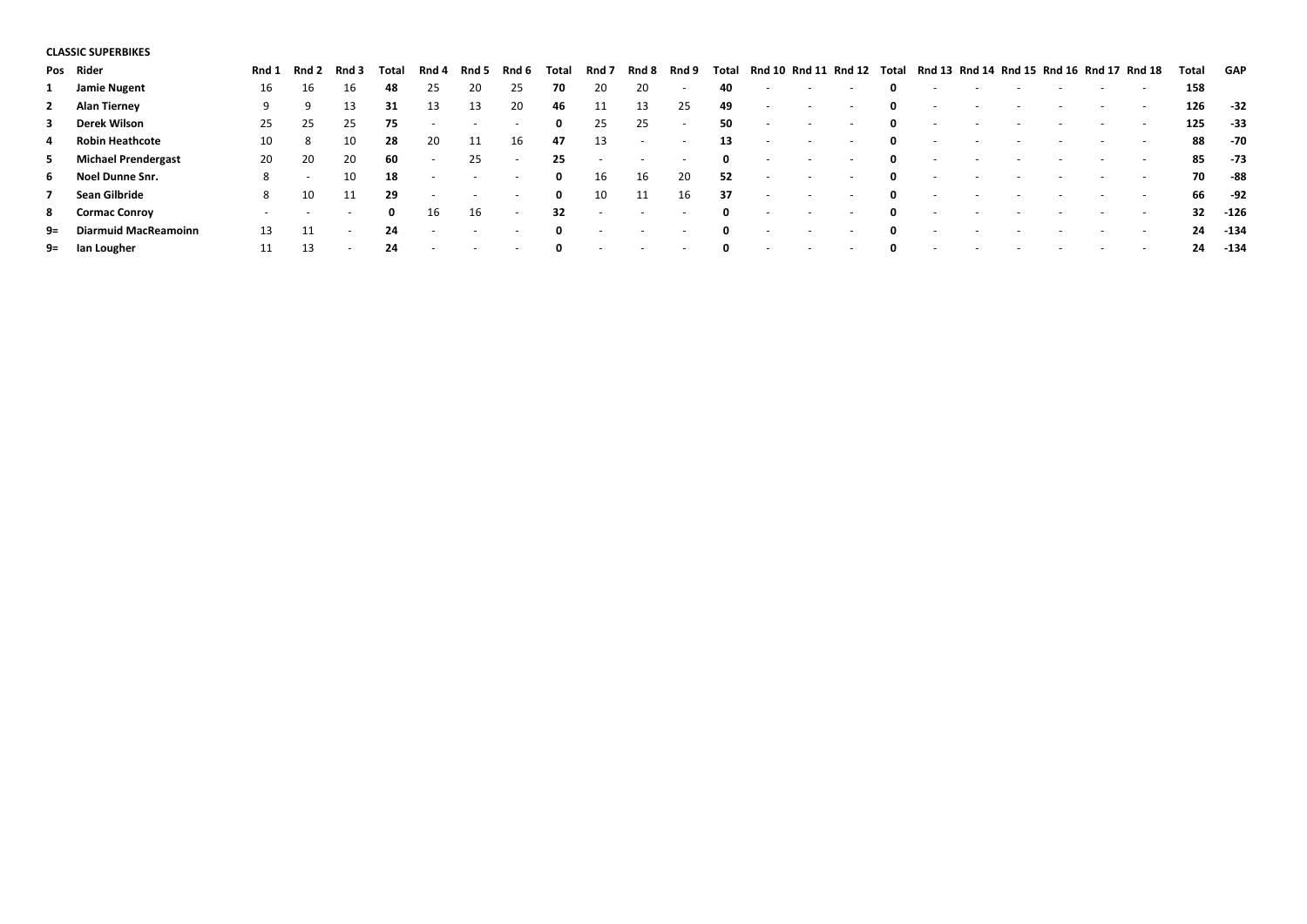## **MOTO 400**

|                | Pos. Rider             | Rnd 1 | Rnd 2 | Rnd 3 | Total | Rnd 4 | Rnd 5                    | Rnd 6                    | Total | Rnd 7 | Rnd 8 | Rnd 9                    | Total |  | Rnd 10 Rnd 11 Rnd 12 | Total | Rnd 13 Rnd 14 Rnd 15 Rnd 16 Rnd 17 Rnd 18 |  |  |                          | Total | <b>GAP</b> |
|----------------|------------------------|-------|-------|-------|-------|-------|--------------------------|--------------------------|-------|-------|-------|--------------------------|-------|--|----------------------|-------|-------------------------------------------|--|--|--------------------------|-------|------------|
|                | Damien Horgan          | 25    | 20    | 20    | 65    | 25    | 25                       | 25                       | 75    | 25    | 25    | 25                       | 75    |  |                      |       |                                           |  |  |                          | 215   |            |
| $\overline{2}$ | <b>Mark Sheridan</b>   | 16    | 13    | 16    | 45    | 13    | 13                       | 13                       | 39    | 16    | 13    | 16                       | 45    |  |                      | 0     |                                           |  |  |                          | 129   | -86        |
| 3              | <b>Jeff Quilter</b>    | 20    | 16    | 11    | 47    | 20    | 20                       | 20                       | 60    |       |       | $\overline{\phantom{a}}$ | 0     |  |                      |       |                                           |  |  |                          | 107   | $-108$     |
| 4              | <b>Andrew Murphy</b>   |       |       |       | 0     | 16    | 16                       | $\overline{\phantom{a}}$ | 32    | 20    | 20    | 20                       | 60    |  |                      |       |                                           |  |  |                          | 92    | $-123$     |
| 5              | <b>Chris Gray</b>      |       |       |       |       | 8     | 8                        | 8                        | 24    | 13    | 16    | 13                       | 42    |  |                      |       |                                           |  |  |                          | 75    | $-140$     |
| 6              | <b>Peter Doherty</b>   |       |       | 5     | 16    |       |                          | 9                        | 20    | 8     | 11    | 11                       | 30    |  |                      |       |                                           |  |  |                          | 66    | $-149$     |
| $\mathbf{z}$   | Cian O'Brien           | 11    | 9     | 13    | 33    |       |                          |                          |       | 9     | 8     | $\overline{\phantom{a}}$ | 17    |  |                      |       |                                           |  |  | $\overline{\phantom{a}}$ | 57    | $-158$     |
| 8              | Pat Duffy              | 6     |       | 10    | 23    | 11    | 11                       | 11                       | 33    |       |       |                          |       |  |                      |       |                                           |  |  |                          | 56    | $-159$     |
| 9              | <b>Stephen Tobin</b>   |       | 25    | 25    | 50    |       |                          |                          |       |       |       |                          |       |  |                      |       |                                           |  |  |                          | 50    | $-165$     |
|                | 10= Thomas Birmingham  | 13    | 10    | 6     | 29    |       |                          |                          |       | 10    | 10    | $\overline{\phantom{a}}$ | 20    |  |                      |       |                                           |  |  |                          | 49    | $-166$     |
|                | 10= David Broderick    | 3     |       |       |       |       | 9                        | 6                        | 20    |       | 9     | 8                        | 24    |  |                      | 0     |                                           |  |  |                          | 49    | $-166$     |
|                | 12 Colm O'Neill        |       | 8     | 9     | 26    | 10    | $\overline{\phantom{a}}$ | 10                       | 20    |       |       |                          | 0     |  |                      |       |                                           |  |  | $\overline{\phantom{a}}$ | 46    | $-169$     |
| 13             | Simon Callanan         | 10    | 11    | 8     | 29    |       |                          |                          | 0     | 11    |       | $\overline{\phantom{0}}$ | 11    |  |                      |       |                                           |  |  |                          | 40    | $-175$     |
| 14             | <b>Ben Mullane</b>     |       |       |       |       | 9     | 10                       | 16                       | 35    |       |       |                          |       |  |                      |       |                                           |  |  |                          | 35    | $-180$     |
| 15             | <b>Michael Sheeran</b> | 8     | 6     |       | 21    |       |                          |                          |       |       |       |                          | 0     |  |                      |       |                                           |  |  |                          | 21    | $-194$     |
| 16             | David Murphy           |       |       |       |       |       |                          |                          | 0     |       |       | 9                        | 20    |  |                      |       |                                           |  |  | $\overline{\phantom{a}}$ | 20    | $-195$     |
| 17             | Kenneth Lenehan        |       |       |       |       |       |                          |                          | 10    |       |       |                          | 0     |  |                      | n     |                                           |  |  |                          | 18    | $-197$     |
| 18             | <b>Conor McCarthy</b>  |       |       |       | O     |       | 6                        | -5                       | 14    |       |       |                          |       |  |                      |       |                                           |  |  |                          | 14    | $-201$     |
| 19             | <b>Shane Doran</b>     |       |       |       | 13    |       |                          |                          |       |       |       |                          |       |  |                      |       |                                           |  |  |                          | 13    | $-202$     |
|                | 20 Joe Holmes          |       |       |       |       |       |                          |                          | 0     | 6     |       |                          | 12    |  |                      | 0     |                                           |  |  |                          | 12    | $-203$     |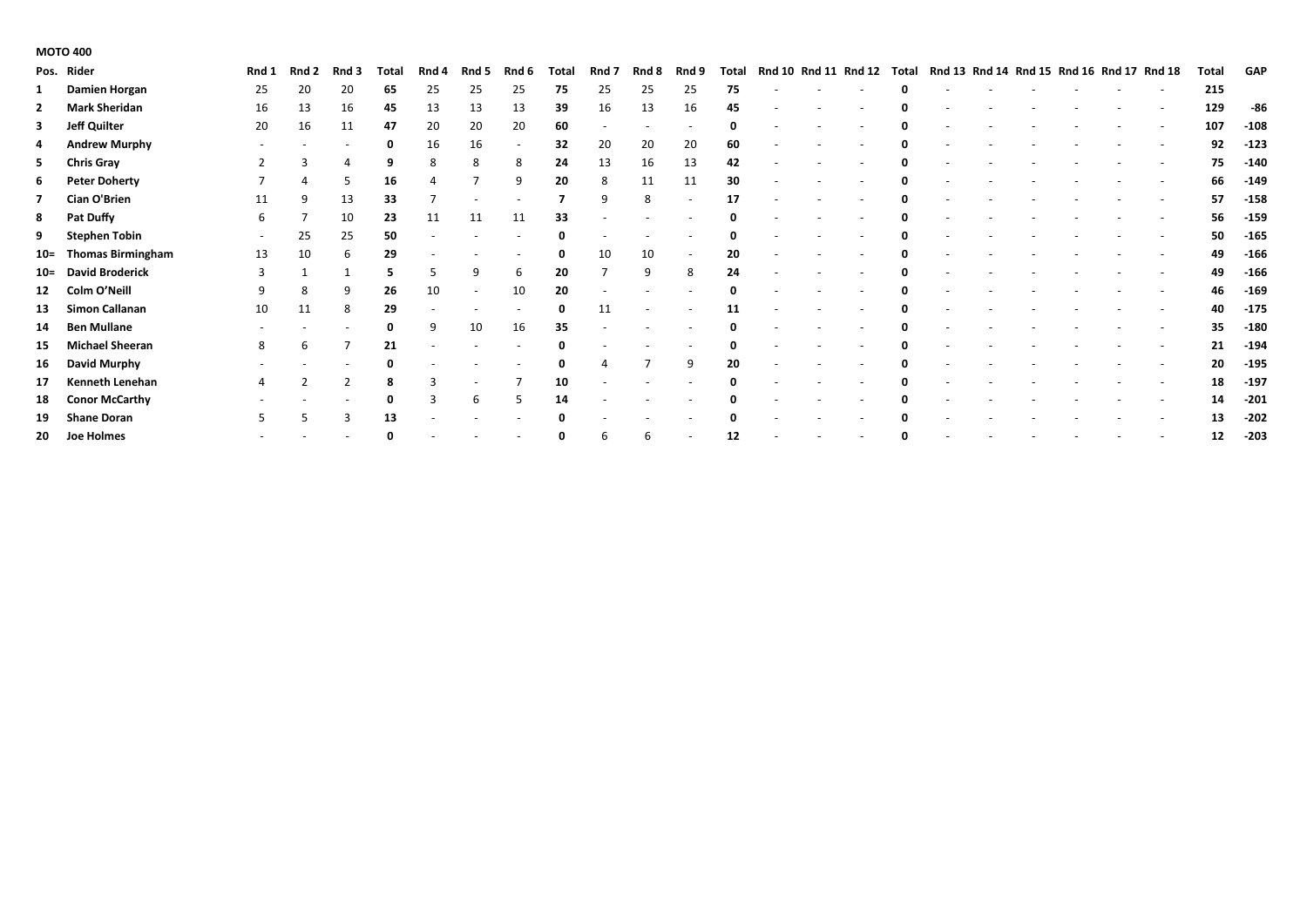## **SIDECAR DRIVER**

| Pos | Rider                       | Rnd 1 | Rnd 2 | Rnd 3          | <b>Total</b> | Rnd 4          | Rnd 5 | Rnd 6                    | <b>Total</b> | Rnd 7 | Rnd 8 | Rnd 9 | Total |  | Rnd 10 Rnd 11 Rnd 12 | Total | Rnd 13 Rnd 14 Rnd 15 Rnd 16 Rnd 17 Rnd 18 |  |  | Total        | GAP    |
|-----|-----------------------------|-------|-------|----------------|--------------|----------------|-------|--------------------------|--------------|-------|-------|-------|-------|--|----------------------|-------|-------------------------------------------|--|--|--------------|--------|
| 1   | Dylan Lynch                 | 25    | 20    | 25             | 70           | 25             | 20    | 25                       | 70           | 25    | 25    | 13    | 63    |  |                      |       |                                           |  |  | 203          |        |
| 2   | Darren O'Dwyer              | 20    | 25    | 20             | 65           | 20             | 25    | 20                       | 65           | 20    | 16    | 25    | 61    |  |                      |       |                                           |  |  | 191          | $-12$  |
| 3   | Derek Lynch                 | 13    | 13    | 13             | 39           | 16             | 16    | 16                       | 48           | 13    |       | 16    | 29    |  |                      |       |                                           |  |  | 116          | $-87$  |
| 4   | <b>Scobby Killough</b>      | 11    | 11    | 11             | 33           | 11             | 10    | 11                       | 32           | 11    | 13    | 11    | 35    |  |                      |       |                                           |  |  | 100          | $-103$ |
| 5   | <b>Denis Cusack</b>         | 16    | 16    | 16             | 48           | 13             | 13    | 13                       | 39           |       |       |       | 0     |  |                      |       |                                           |  |  | 87           | $-116$ |
| 6   | <b>Mark Codd</b>            | 10    | 10    | 10             | 30           |                |       | $\overline{\phantom{a}}$ | 0            | 16    | 20    | 20    | 56    |  |                      |       |                                           |  |  | 86           | $-117$ |
|     | <b>David Marshall</b>       | 6     | 9     | q              | 24           | 10             | 11    | 10                       | 31           | 9     | 9     | 10    | 28    |  |                      |       |                                           |  |  | 83           | $-120$ |
| 8   | <b>Eugene Kettle</b>        |       | 5     |                | 19           | 9              | 7     | 8                        | 24           | 10    | 10    | 9     | 29    |  |                      |       |                                           |  |  | 72           | $-131$ |
| 9=  | <b>Ciaran Gordon</b>        |       |       |                | 0            | 7              | 6     | $\overline{7}$           | 20           | 8     | 8     | 8     | 24    |  |                      |       |                                           |  |  | 44           | $-159$ |
| 9=  | <b>Fergus Woodlock</b>      | q     | 6     |                | 15           |                | q     | 9                        | 18           |       | 11    |       | 11    |  |                      |       |                                           |  |  | 44           | $-159$ |
| 11  | <b>Sam Wright</b>           | 8     | 7     | 8              | 23           | 8              | 8     |                          | 16           |       |       |       |       |  |                      |       |                                           |  |  | 39           | $-164$ |
| 12  | <b>Paul Reck</b>            |       | 8     | -6             | 14           |                |       |                          |              |       |       |       |       |  |                      |       |                                           |  |  | 14           | $-189$ |
| 13  | <b>Aidan McCarthy</b>       | 5     |       |                | 5            |                |       |                          |              |       |       |       |       |  |                      |       |                                           |  |  |              | $-198$ |
|     | <b>SIDECAR PASSENGER</b>    |       |       |                |              |                |       |                          |              |       |       |       |       |  |                      |       |                                           |  |  |              |        |
|     | Pos Passenger               | Rnd 1 | Rnd 2 | Rnd 3          | <b>Total</b> | Rnd 4          | Rnd 5 | Rnd 6                    | <b>Total</b> | Rnd 7 | Rnd 8 | Rnd 9 | Total |  | Rnd 10 Rnd 11 Rnd 12 | Total | Rnd 13 Rnd 14 Rnd 15 Rnd 16 Rnd 17 Rnd 18 |  |  | <b>Total</b> | GAP    |
| 1   | <b>Aaron Galligan</b>       | 25    | 20    | 25             | 70           | 25             | 20    | 25                       | 70           | 25    | 25    | 13    | 63    |  |                      |       |                                           |  |  | 203          |        |
| 2   | <b>Mark Gash</b>            | 20    | 25    | 20             | 65           | 20             | 25    | 20                       | 65           | 20    | 16    | 25    | 61    |  |                      |       |                                           |  |  | 191          | $-12$  |
| 3   | <b>Anthony McDonnell</b>    | 13    | 13    | 13             | 39           | 16             | 16    | 16                       | 48           | 13    |       | 16    | 29    |  |                      |       |                                           |  |  | 116          | $-87$  |
| 4   | Declan Brady                | 16    | 16    | 16             | 48           | 13             | 13    | 13                       | 39           |       |       |       | O     |  |                      |       |                                           |  |  | 87           | $-116$ |
| 5   | <b>Liam Gordon</b>          | 10    | 10    | 10             | 30           |                |       |                          | ŋ            | 16    | 20    | 20    | 56    |  |                      |       |                                           |  |  | 86           | $-117$ |
| 6   | <b>Simon Mythen</b>         | 11    | 11    | 11             | 33           | 11             | 10    | 11                       | 32           |       |       |       | n     |  |                      |       |                                           |  |  | 65           | $-138$ |
| 7   | <b>Anthony Pitt</b>         | 6     | 9     | q              | 24           | 10             | 11    | 10                       | 31           |       |       |       |       |  |                      |       |                                           |  |  | 55           | $-148$ |
| 8=  | <b>Cillian Rogers</b>       |       |       |                | 0            | $\overline{7}$ | 6     | 7                        | 20           | 8     | 8     | 8     | 24    |  |                      |       |                                           |  |  | 44           | $-159$ |
| 8=  | <b>Luke Galligan</b>        | q     | 6     |                | 15           |                | q     | 9                        | 18           |       | 11    |       | 11    |  |                      |       |                                           |  |  | 44           | $-159$ |
| 10  | <b>Steve Daly</b>           |       | 5     | $\overline{7}$ | 19           | 9              |       | 8                        | 24           |       |       |       | n     |  |                      |       |                                           |  |  | 43           | $-160$ |
| 11  | Keelim Ryan                 |       |       |                | ŋ            |                |       |                          |              | 11    | 13    | 11    | 35    |  |                      |       |                                           |  |  | 35           | $-168$ |
| 12  | <b>James Ging</b>           |       |       |                |              |                |       |                          |              | 10    | 10    | 9     | 29    |  |                      |       |                                           |  |  | 29           | $-174$ |
| 13  | George Kennedy              |       |       |                |              |                |       |                          |              | 9     | 9     | 10    | 28    |  |                      |       |                                           |  |  | 28           | $-175$ |
| 14  | <b>Diarmuid MacReamoinn</b> | 8     | ⇁     |                | 23           |                |       |                          |              |       |       |       |       |  |                      |       |                                           |  |  | 23           | $-180$ |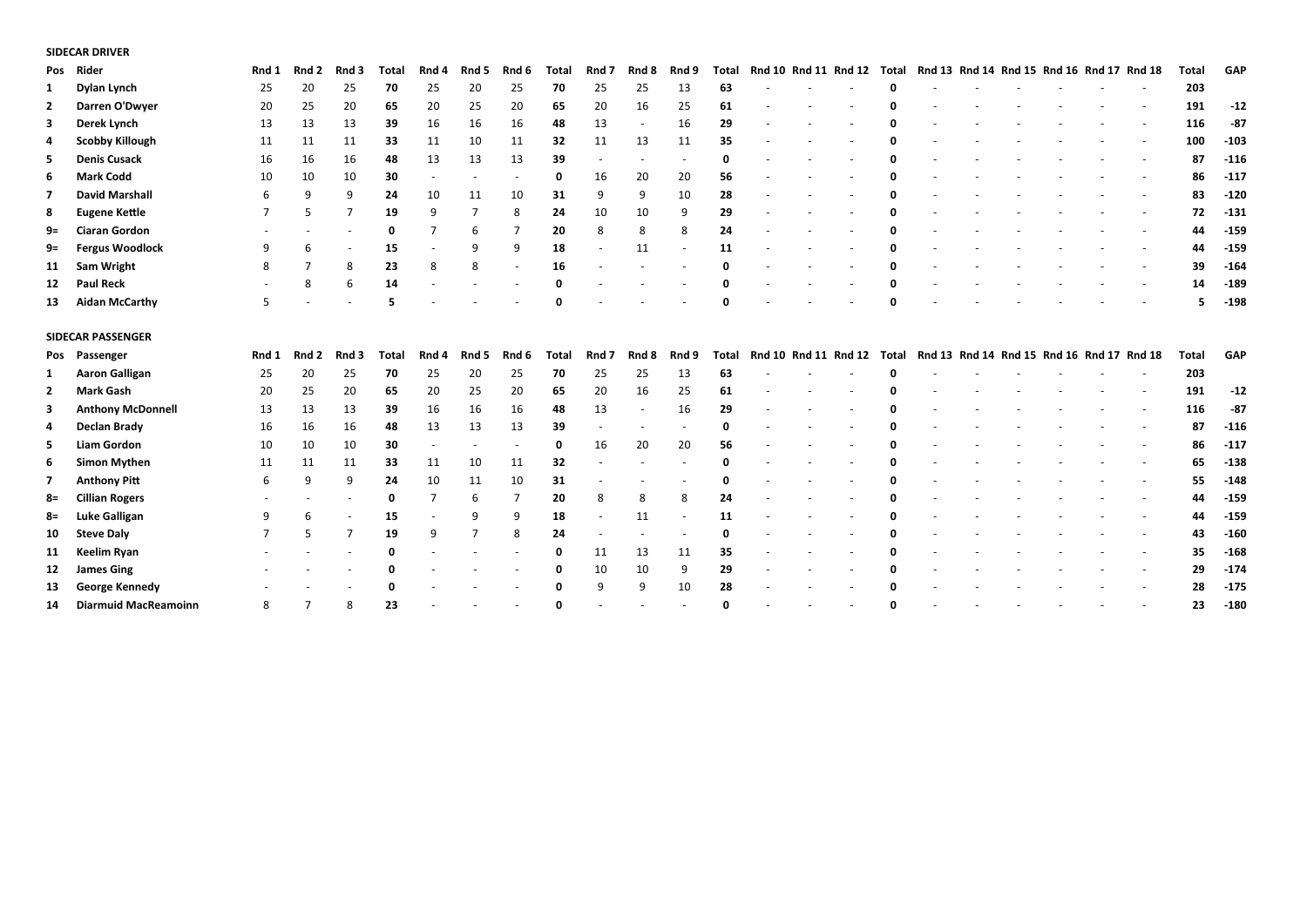#### **DM GROUNDWORKS & FJS PLANT JUNIOR SUPERSPORT**

|              | Pos Rider            | Rnd 1 | Rnd 2  | Rnd 3  | Total | Rnd 4                    | Rnd 5 | Rnd 6  | Tota         | Rnd 7  | Rnd 8                    | Rnd 9                    | Total        | Rnd 10 Rnd 11 Rnd 12 |        |                          | Total       | Rnd 13 Rnd 14 Rnd 15 Rnd 16 Rnd 17 Rnd 18 |  |        |                          |                          | Total | GAP    |
|--------------|----------------------|-------|--------|--------|-------|--------------------------|-------|--------|--------------|--------|--------------------------|--------------------------|--------------|----------------------|--------|--------------------------|-------------|-------------------------------------------|--|--------|--------------------------|--------------------------|-------|--------|
|              | 1 Nicky Burns        | 20    | 20     | 20     | 60    | 13                       | 20    | 16     | 49           | 16     | 20                       | 20                       | 56           | $\sim$               |        | $\sim$                   | 0           |                                           |  |        |                          |                          | 165   |        |
| $\mathbf{2}$ | Rossi Dobson         |       |        | $\sim$ | 0     | 16                       | 16    | 20     | 52           | 20     | 25                       | 25                       | 70           | $\sim$               |        | $\sim$                   | 0           |                                           |  |        |                          | $\sim$                   | 122   | -43    |
|              | 3 Jack Whearty       | 25    | 25     | 25     | 75    | 25                       | 13    | $\sim$ | 38           | $\sim$ | $\sim$                   | $\sim$                   | $\mathbf{0}$ | $\sim$               |        | $\sim$                   | $\mathbf 0$ |                                           |  | $\sim$ | $\overline{\phantom{0}}$ | $\sim$                   | 113   | -52    |
|              | 4 Tom Pierce         | 13    | 16     | 13     | 42    |                          | 10    | 11     | 32           | 11     | 11                       | 11                       | 33           | $\sim$               |        | $\sim$                   | 0           | $\sim$                                    |  | $\sim$ |                          | $\sim$                   | 107   | -58    |
|              | 5 Adam Brown         |       |        | $\sim$ | 0     | 20                       | 25    | 25     | 70           | 25     | $\sim$                   | $\sim$                   | 25           | $\sim$               |        | $\sim$                   | $\mathbf 0$ |                                           |  | $\sim$ |                          | $\sim$                   | 95    | -70    |
|              | 6 Georgina Wilkinson |       | 13     |        | 35    | 9                        | 8     | 9      | 26           | -9     | 10                       | 10                       | 29           | $\sim$               |        | $\sim$                   | 0           |                                           |  | $\sim$ |                          | $\sim$                   | 90    | - 75   |
|              | 7 Brian O'Malley     | 10    | 11     | 10     | 31    | 10                       | -9    | 10     | -29          | 10     | $\sim$                   | 13                       | -23          | $\sim$               | $\sim$ | $\sim$                   | 0           |                                           |  |        |                          | $\sim$                   | 83    | -82    |
|              | 8 Mark Carey         |       |        | $\sim$ | 0     | $\sim$                   | 11    | 13     | 24           | 13     | 13                       | 16                       | 42           | $\sim$               |        | $\sim$                   | 0           |                                           |  |        |                          | $\sim$                   | 66    | -99    |
|              | 9 Callum Clint       | 16    | $\sim$ | 16     | 32    | $\overline{\phantom{a}}$ |       |        | $\mathbf{0}$ | $\sim$ | $\overline{\phantom{a}}$ |                          | $\mathbf{0}$ |                      |        | $\overline{\phantom{0}}$ | 0           |                                           |  |        |                          | $\sim$                   | 32    | $-133$ |
|              | 10 Darragh O'Mahony  |       |        |        |       |                          |       |        | $\mathbf{0}$ | $\sim$ | 16                       | $\overline{\phantom{a}}$ | 16           | $\sim$               |        | $\sim$                   | 0           |                                           |  |        |                          | $\overline{\phantom{0}}$ | 16    | -149   |

| <b>DM GROUNDWORKS &amp; FJS PLANT MOTO1</b> |       |                          |        |              |                          |        |        |              |        |                   |        |              |                          |                   |                          |              |                                                                      |                          |                          |                          |                          |                          |       |          |
|---------------------------------------------|-------|--------------------------|--------|--------------|--------------------------|--------|--------|--------------|--------|-------------------|--------|--------------|--------------------------|-------------------|--------------------------|--------------|----------------------------------------------------------------------|--------------------------|--------------------------|--------------------------|--------------------------|--------------------------|-------|----------|
| Pos Rider                                   | Rnd 1 | Rnd 2                    | Rnd 3  | Total        | Rnd 4                    | Rnd 5  | Rnd 6  | Total        | Rnd 7  | Rnd 8             | Rnd 9  | Total        |                          |                   |                          |              | Rnd 10 Rnd 11 Rnd 12 Total Rnd 13 Rnd 14 Rnd 15 Rnd 16 Rnd 17 Rnd 18 |                          |                          |                          |                          |                          | Total | GAP      |
| 1 Reuben Sherman-Boyd                       | 25    | 25                       | 25     | 75           | 25                       | 25     | 25     | 75           | 25     | 25                | 25     | 75           | $\sim 100$               | $\sim$            | $\sim 10^{-11}$          | $\mathbf{0}$ | $\sim$                                                               | <b>Contract</b>          | $\sim$                   | $\sim$                   | $\sim$ 100 $\sim$        |                          | 225   |          |
| 2 Bailey Dobson                             | 20    | 20                       | 20     | 60           | 20                       | 20     | 20     | 60           | 20     | 20                | 20     | -60          | <b>Contract Contract</b> | $\sim$            | $\sim$                   | $\mathbf{0}$ | $\sim$                                                               | <b>Contract Contract</b> | $\sim$                   | $\sim$                   |                          | $\sim$                   | 180   | $-45$    |
| 3 Harry Phayres                             |       | 13                       | 13     | 39           | 16                       | 13     | 16     | 45           | 13     | 16                | 16     | 45           | $\sim$ 100 $\pm$         | $\sim$            | $\sim$                   | $\mathbf{0}$ | $\sim$                                                               | <b>Contract Contract</b> | $\sim$                   | $\sim$                   | $\sim$                   | <b>Service</b>           | 129   | -96      |
| 4 Jo Crossett                               | 10    | 10                       | 11     | 31           | 10                       | 10     | 10     | 30           | 9      | -9                | 10     | 28           | $\sim$ 100 $\pm$         | $\sim$            | $\sim$                   | $\mathbf{0}$ | $\sim$                                                               | $\sim$ 100 $\pm$         | $\sim$                   | $\sim$                   | $\sim$                   | $\sim$                   | 89    | $-136$   |
| 5 Aoife Griffin                             | 11    | 11                       | $\sim$ | 22           |                          |        | 11     | 33           | 10     | 10                | 11     | 31           | $\sim$ $-$               | $\sim$ $ \sim$    | <b>Contract Contract</b> | $\mathbf{0}$ | $\sim$                                                               | <b>Contract Contract</b> | $\sim$ 100 $\mu$         | $\sim$                   | <b>Contract Contract</b> | <b>Service State</b>     |       | 86 - 139 |
| 6 Warren Knowles                            |       | $\overline{\phantom{0}}$ | $\sim$ | $\mathbf{0}$ | 13                       | 16     | 13     | 42           | 11     | 11                | 13     | 35           | $\sim 100$               | $\sim$            | $\sim$ $-$               | $\mathbf{0}$ | $\sim$                                                               | $\sim 100$               | $\sim$                   | $\sim$                   | $\sim$                   | $\sim$                   |       | 77 -148  |
| Robert O'Neill                              | 16    | 16                       | 16     | 48           | $\overline{\phantom{a}}$ | $\sim$ | $\sim$ | $\mathbf{0}$ | $\sim$ | <b>Contractor</b> | $\sim$ | $\mathbf{0}$ | <b>Contract Contract</b> | <b>Contractor</b> | $\sim$                   | $\mathbf{0}$ | $\sim$                                                               | <b>Contract Contract</b> | <b>Contract Contract</b> | <b>Contract Contract</b> | <b>Contractor</b>        | <b>Contract Contract</b> |       | 48 - 177 |
| 8 Jack Kelly                                |       | $\overline{\phantom{0}}$ | $\sim$ |              |                          |        | $\sim$ | 0            | 16     | 13                | $\sim$ | 29           | $\sim$ $-$               | $\sim$            | $\sim$                   | $\mathbf{0}$ |                                                                      |                          | $\overline{\phantom{a}}$ | $\sim$                   | $\sim$                   | $\sim 100$               | 29    | $-196$   |